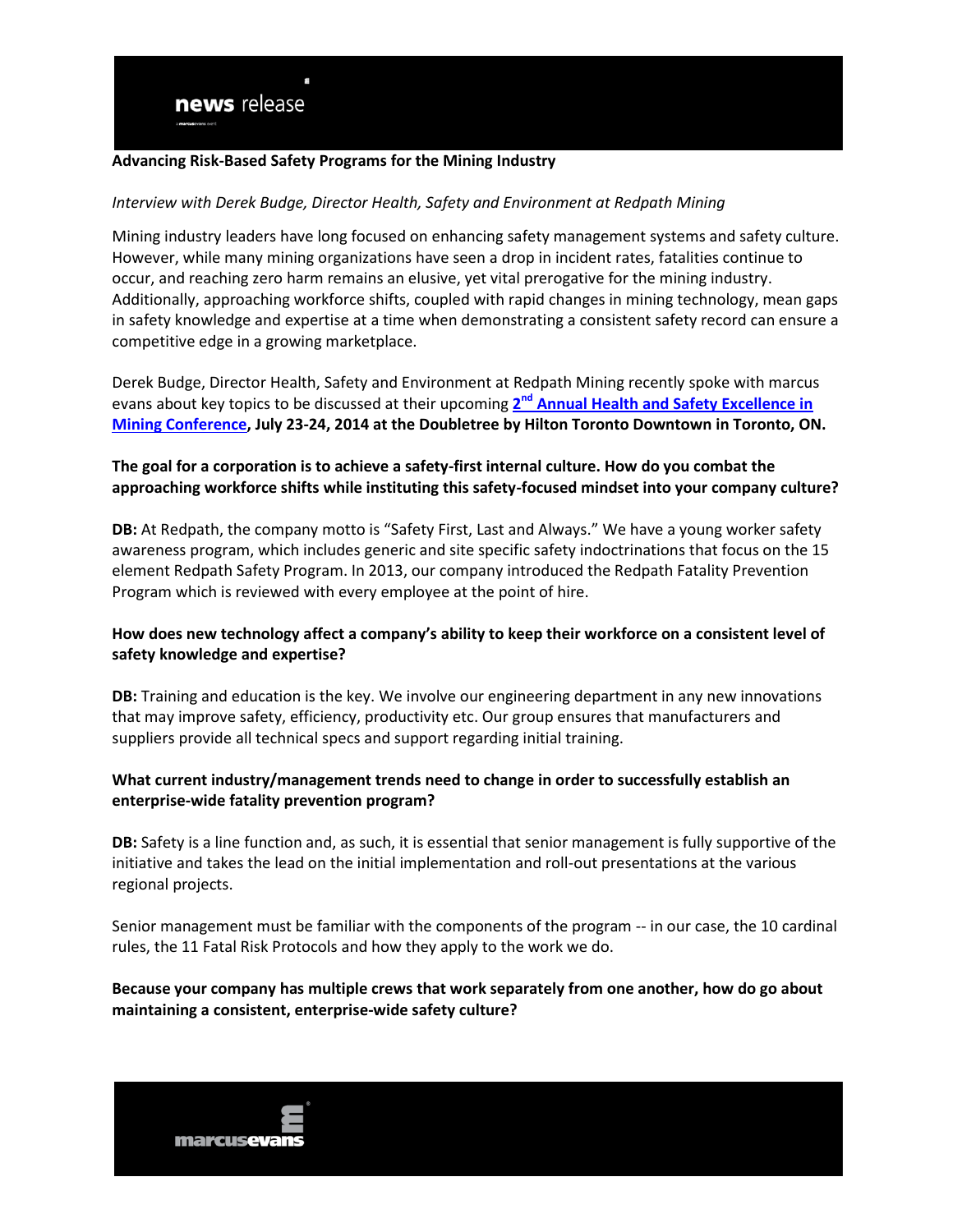**DB:** Our Safety Program consists of many pro-active elements which involve both the workers and supervision. This leads to a consistent approach and application of the program specifics. Supervisors have specific safety accountabilities which are an essential part of their job.

We conduct regular Redpath Safety Program compliance audits and involve line management from other areas of responsibility as part of the audit team.

Every year, we have global safety specific strategy sessions and monthly conference calls with our global safety group to share ideas and best practices and learn from each other. In order to combat complacency, we also conduct annual refresher training on the Fatality Prevention Program.

# **Because mining zones do often take place in rural areas that are not in close proximity to cities, how does this play a role in creating a fatality prevention program?**

**DB:** As we work in many continents, developing the current program over the course of more than a year required numerous meetings and consultations – time zones were a problem when planning meetings to fit all participants' schedules. Rolling out the program at remote locations was not an issue. Translations thus far have been done in German, Bahasa (Indonesian), Russian, Spanish and French.

# **What do you think you will gain by attending this marcus evans meeting?**

**DB:** Learn and share industry trends and best practices. Also, I look forward to enjoying the networking opportunities.

*Mr. Budge is a Canadian Registered Safety Professional with over 30 years of working in the mining sector including 17 years in managerial and field aspects of HSE Management. Mr. Budge is responsible for ensuring Redpath's approach to HSE management is consistent and focused on delivering world class practices on all our projects.*

*Mr. Budge worked underground as a hard rock miner for 14 years including several years of mine rescue service and was also a member of the Joint Occupational Health and Safety Committee representing workers.* 

For more information regarding the highly anticipated marcus evans 2<sup>nd</sup> Annual Health and Safety Excellence in Mining Conference, please check out the [conference website](http://www.marcusevans-conferences-northamerican.com/marcusevans-conferences-event-details.asp?EventID=21216&SectorID=38&utm_source=DBintvw&utm_medium=link&utm_term=mining&utm_content=21216_DBintvw_link&utm_campaign=21216_DBintvw_link) or contact Tyler Kelch, Marketing Coordinator, Media & PR, marcus evans at 312-894-6310 or [Tylerke@marcusevansch.com](mailto:Tylerke@marcusevansch.com).

#### **About marcus evans**

*Marcus evans conferences annually produce over 2,000 high quality events designed to provide key strategic business information, best practice and networking opportunities for senior industry decisionmakers. Our global reach is utilized to attract over 30,000 speakers annually; ensuring niche focused subject matter presented directly by practitioners and a diversity of information to assist our clients in adopting best practice in all business disciplines.*